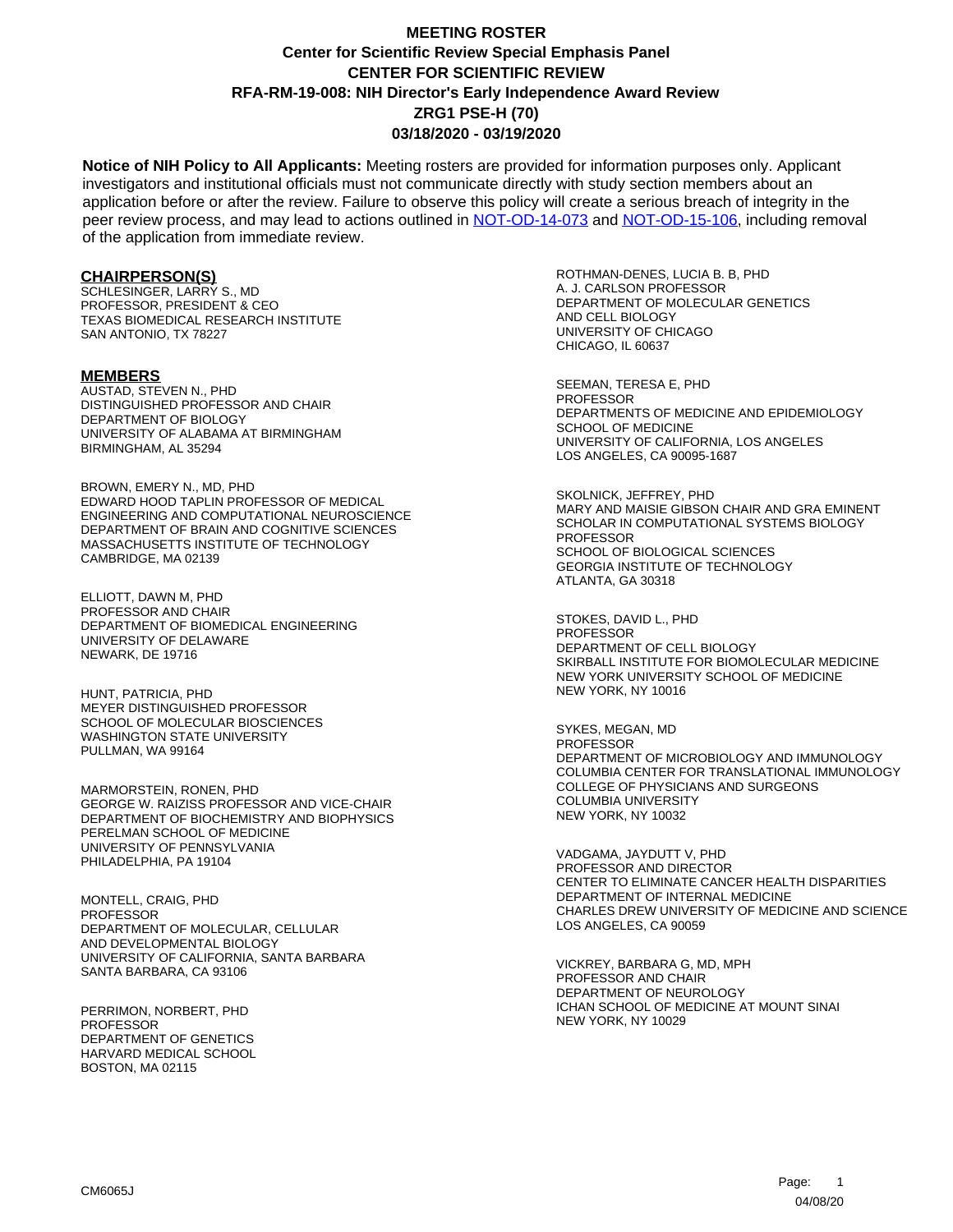**Notice of NIH Policy to All Applicants:** Meeting rosters are provided for information purposes only. Applicant investigators and institutional officials must not communicate directly with study section members about an application before or after the review. Failure to observe this policy will create a serious breach of integrity in the peer review process, and may lead to actions outlined in [NOT-OD-14-073](https://grants.nih.gov/grants/guide/notice-files/NOT-OD-14-073.html) and [NOT-OD-15-106,](https://grants.nih.gov/grants/guide/notice-files/NOT-OD-15-106.html) including removal of the application from immediate review.

WADHWA, PATHIK D, MD, PHD PROFESSOR DEPARTMENT OF PSYCHIATRY AND HUMAN BEHAVIOR SCHOOL OF MEDICINE UNIVERSITY OF CALIFORNIA, IRVINE IRVINE, CA 92697

WALSS-BASS, CONSUELO, PHD **PROFESSOR** MCGOVERN MEDICAL SCHOOL DEPARTMENT OF PSYCHIATRY AND BEHAVIORAL **SCIENCES** THE UNIVERSITY OF TEXAS HEALTH SCIENCE CENTER AT HOUSTON HOUSTON, TX 77054

YU, XIN, SCD PROFESSOR DEPARTMENT OF BIOMEDICAL ENGINEERING SCHOOL OF MEDICINE CASE WESTERN RESERVE UNIVERSITY CLEVELAND, OH 44106

#### **MAIL REVIEWER(S)**

ABDULKADIR, SARKI A., PHD, MD JOHN T. GRAYHACK PROFESSOR AND DIRECTOR DEPARTMENT OF UROLOGY CENTER FOR UROLOGIC ONCOLOGY FEINBERG SCHOOL OF MEDICINE NORTHWESTERN UNIVERSITY CHICAGO, IL 60611

AI, XUN, MD ASSOCIATE PROFESSOR DEPARTMENT OF PHYSIOLOGY AND BIOPHYSICS RUSH MEDICAL COLLEGE RUSH UNIVERSITY CHICAGO, IL 60612

ALBELDA, STEVEN MARK, MD PROFESSOR DEPARTMENT OF MEDICINE SCHOOL OF MEDICINE UNIVERSITY OF PENNSYLVANIA PHILADELPHIA, PA 19104

ALEKSEYENKO, ALEXANDER V., PHD PROFESSOR DEPARTMENT OF PUBLIC HEALTH SCIENCES COLLEGE OF MEDICINE MEDICAL UNIVERSITY OF SOUTH CAROLINA CHARLESTON, SC 29425

ANDRESEN, MICHAEL CHRISTIAN, PHD PROFESSOR DEPARTMENT OF CHEMICAL PHYSIOLOGY AND PHARMACOLOGY SCHOOL OF MEDICINE OREGON HEALTH AND SCIENCE UNIVERSITY PORTLAND, OR 92739

ANDREWS, JUDY A, PHD SENIOR SCIENTIST OREGON RESEARCH INSTITUTE EUGENE, OR 97403

ARMATO, SAMUEL G., PHD ASSOCIATE PROFESSOR DEPARTMENT OF RADIOLOGY UNIVERSITY OF CHICAGO CHICAGO, IL 60637

ARUNACHALAM, SUDHA, PHD ASSOCIATE PROFESSOR DEPARTMENT OF COMMUNICATIVE SCIENCES AND **DISORDERS** NEW YORK UNIVERSITY NEW YORK, NY 10012

ATHERLY, ADAM J, PHD PROFESSOR DEPARTMENT OF MEDICINE HEALTH SERVICES RESEARCH CENTER THE UNIVERSITY OF VERMONT BURLINGTON, VT 05405

AVOL, EDWARD, MS **PROFESSOR** ENVIRONMENTAL HEALTH DIVISION DEPARTMENT OF CLINICAL PREVENTIVE MEDICINE KECK SCHOOL OF MEDICINE UNIVERSITY OF SOUTHERN CALIFORNIA LOS ANGELES, CA 90089

BADER, JOEL S., PHD PROFESSOR DEPARTMENT OF BIOMEDICAL ENGINEERING HIGH-THROUGHPUT BIOLOGY CENTER SCHOOL OF MEDICINE JOHNS HOPKINS UNIVERSITY BALTIMORE, MD 21218

BAKER, LAURENCE C, PHD PROFESSOR AND DIRECTOR DEPARTMENT OF HEALTH RESEARCH AND POLICY STANFORD UNIVERSITY STANFORD, CA 94305-5405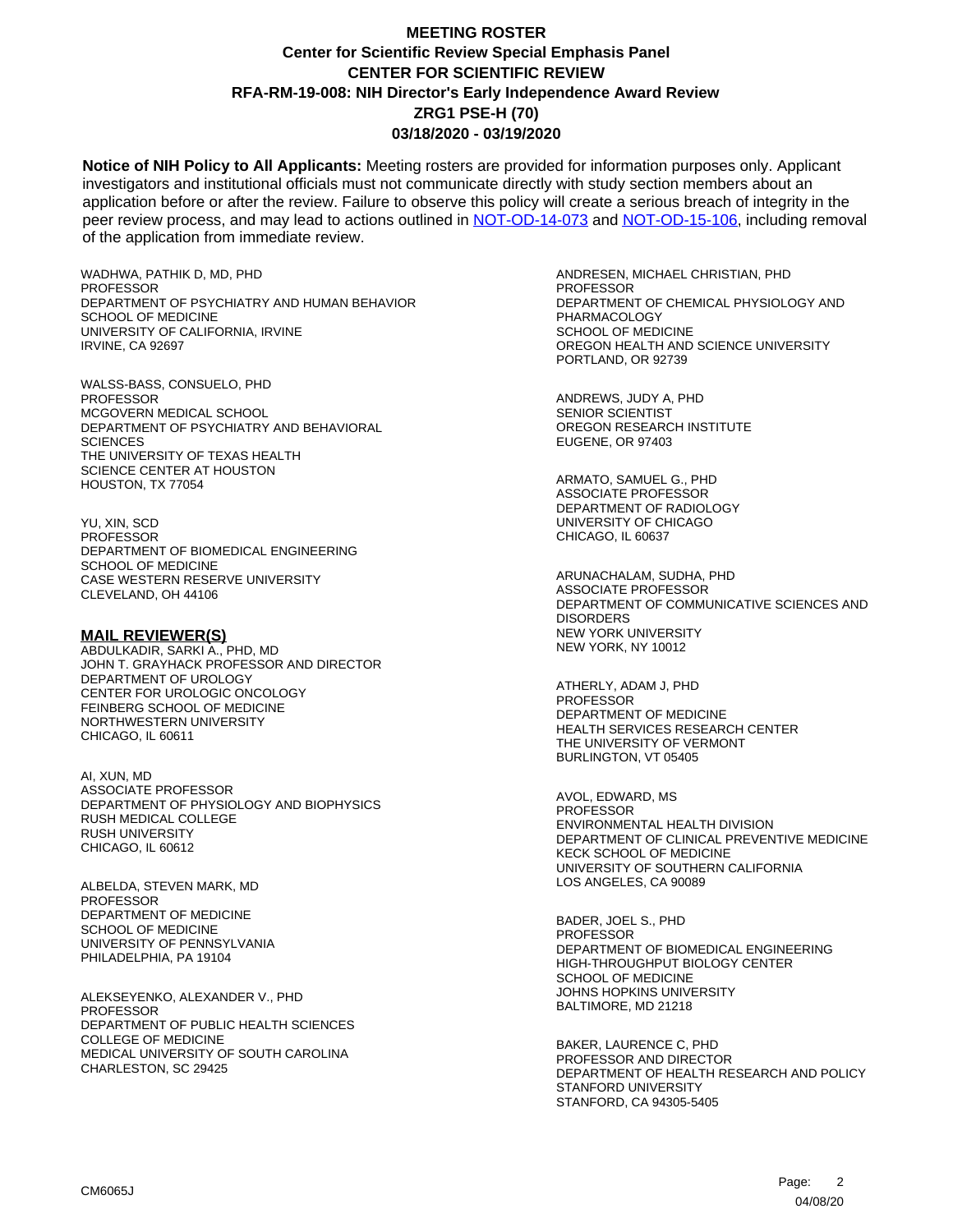**Notice of NIH Policy to All Applicants:** Meeting rosters are provided for information purposes only. Applicant investigators and institutional officials must not communicate directly with study section members about an application before or after the review. Failure to observe this policy will create a serious breach of integrity in the peer review process, and may lead to actions outlined in [NOT-OD-14-073](https://grants.nih.gov/grants/guide/notice-files/NOT-OD-14-073.html) and [NOT-OD-15-106,](https://grants.nih.gov/grants/guide/notice-files/NOT-OD-15-106.html) including removal of the application from immediate review.

BARAM, TALLIE Z., PHD, MD DANETTE SHEPARD PROFESSOR DEPARTMENT OF ANATOMY AND NEUROBIOLOGY SCHOOL OF MEDICINE UNIVERSITY OF CALIFORNIA, IRVINE IRVINE, CA 92697

BARBASH, DANIEL A, PHD **PROFESSOR** DEPARTMENT OF MOLECULAR BIOLOGY AND GENETICS CORNELL UNIVERSITY ITHACA, NY 14853

BARSKI, ARTEM, PHD ASSOCIATE PROFESSOR DIVISION OF ALLERGY AND IMMUNOLOGY DEPARTMENT OF PEDIATRICS CINCINNATI CHILDREN'S HOSPITAL MEDICAL CENTER CINCINNATI, OH 45229

BATTLE, CYNTHIA L., PHD ASSOCIATE PROFESSOR DEPARTMENT OF PSYCHIATRY AND HUMAN BEHAVIOR BUTLER HOSPITAL ALPERT MEDICAL SCHOOL BROWN UNIVERSITY PROVIDENCE, RI 02906

BECK, MELINDA A., PHD PROFESSOR AND ASSOCIATE CHAIR DEPARTMENTS OF NUTRITION AND PEDIATRICS SCHOOL OF GLOBAL PUBLIC HEALTH UNIVERSITY OF NORTH CAROLINA AT CHAPEL HILL CHAPEL HILL, NC 27599

BENNER, STEVEN A, PHD DISTINGUISHED FELLOW FOUNDATION FOR APPLIED MOLECULAR EVOLUTION ALACHUA, FL 32601

BERNSTEIN, KARA A, PHD ASSOCIATE PROFESSOR DEPARTMENT OF MICROBIOLOGY AND MOLECULAR **GENETICS** HILLMAN CANCER CENTER SCHOOL OF MEDICINE UNIVERSITY OF PITTSBURGH PITTSBURGH, PA 15213

BIAGGIONI, ITALO, MD PROFESSOR DEPARTMENTS OF MEDICINE AND PHARMACOLOGY SCHOOL OF MEDICINE VANDERBILT UNIVERSITY NASHVILLE, TN 37232

BINDER-MACLEOD, STUART A., PHD **PROFESSOR** DEPARTMENT OF PHYSICAL THERAPY UNIVERSITY OF DELAWARE NEWARK, DE 19713

BOND, DALE S, PHD **PROFESSOR** DEPARTMENT OF PSYCHIATRY AND HUMAN BEHAVIOR THE MIRIAM HOSPITAL BROWN ALPERT MEDICAL SCHOOL PROVIDENCE, RI 02903

BONMASSAR, GIORGIO, PHD ASSOCIATE PROFESSOR DEPARTMENT OF RADIOLOGY HARVARD MEDICAL SCHOOL CHARLESTOWN, MA 02129

BRATTER, JENIFER, PHD PROFESSOR DEPARTMENT OF SOCIOLOGY RICE UNIVERSITY HOUSTON, TX 77005

BRAUNGART-RIEKER, JULIA, PHD **PROFESSOR** DEPARTMENT OF PSYCHOLOGY UNIVERSITY OF NOTRE DAME NOTRE DAME, IN 46556

BROWN, JONATHAN MARK, PHD ASSOCIATE STAFF DEPARTMENT OF CELLULAR AND MOLECULAR MEDICINE LERNER RESEARCH INSTITUTE CLEVELAND CLINIC CLEVELAND, OH 44195

BRUMBACK, BABETTE A., PHD PROFESSOR AND ASSOCIATE CHAIR DEPARTMENT OF BIOSTATISTICS COLLEGE OF PUBLIC HEALTH AND HEALTH PROFESSIONS COLLEGE OF MEDICINE UNIVERSITY OF FLORIDA GAINESVILLE, FL 32611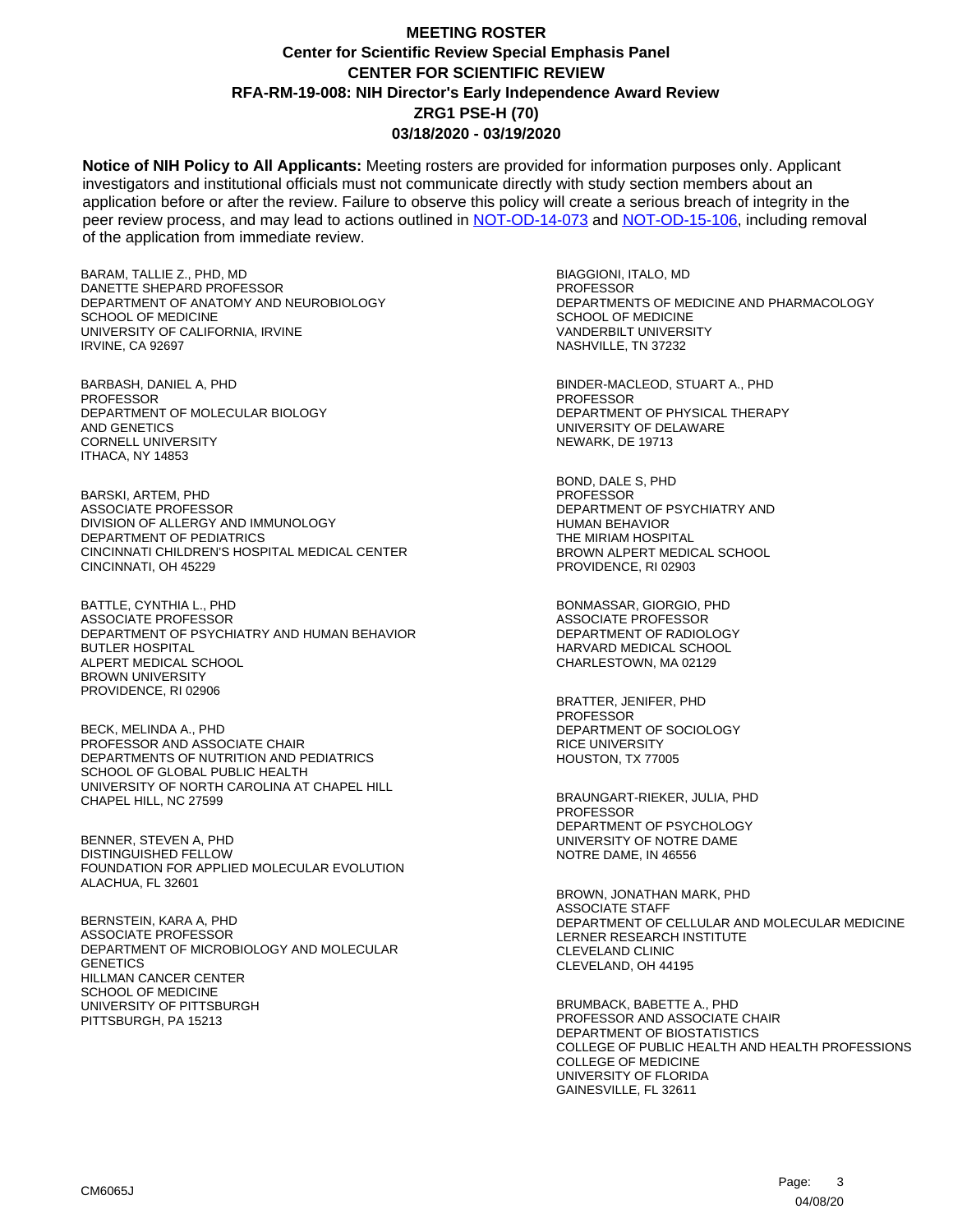**Notice of NIH Policy to All Applicants:** Meeting rosters are provided for information purposes only. Applicant investigators and institutional officials must not communicate directly with study section members about an application before or after the review. Failure to observe this policy will create a serious breach of integrity in the peer review process, and may lead to actions outlined in [NOT-OD-14-073](https://grants.nih.gov/grants/guide/notice-files/NOT-OD-14-073.html) and [NOT-OD-15-106,](https://grants.nih.gov/grants/guide/notice-files/NOT-OD-15-106.html) including removal of the application from immediate review.

BRUNETTE, MARIA JULIA, PHD ASSOCIATE PROFESSOR DEPARTMENT OF PUBLIC HEALTH COLLEGE OF HEALTH SCIENCES UNIVERSITY OF MASSACHUSETTS LOWELL LOWELL, MA 01854

BRZEZINSKI, JOSEPH A, PHD ASSOCIATE PROFESSOR DEPARTMENT OF OPHTHALMOLOGY SCHOOL OF MEDICINE UNIVERSITY OF COLORADO DENVER, CO 80045

CAMERON, ANDREW M, MD, PHD ASSOCIATE PROFESSOR AND CHIEF DIVISION OF TRANSPLANTATION DEPARTMENT OF SURGERY SCHOOL OF MEDICINE JOHNS HOPKINS UNIVERSITY BALTIMORE, MD 21205

CAMPRODON, JOAN A, MD, MPH, PHD DIRECTOR DIVISION OF NEUROPSYCHIATRY MASSACHUSETTS GENERAL HOSPITAL BOSTON, MA 02114

CASH, SYDNEY S, MD, PHD ASSISTANT PROFESSOR DEPARTMENT OF NEUROLOGY MASSACHUSETTS GENERAL HOSPITAL HARVARD MEDICAL SCHOOL BOSTON, MA 02114

CAUGHY, MARGARET O, SCD PROFESSOR DEPARTMENT OF HUMAN DEVELOPMENT AND FAMILY **SCIENCE** UNIVERSITY OF GEORGIA ATHENS, GA 30602

CHATILA, TALAL AMINE, MD PROFESSOR DEPARTMENT OF PEDIATRICS BOSTON CHILDREN'S HOSPITAL HARVARD MEDICAL SCHOOL BOSTON, MA 02115

CHAVIN, KENNETH D, MD, PHD PROFESSSOR AND DIRECTOR DIVISION OF HEPATOBILARY TRANSPLANT DEPARTMENT OF SURGERY UNIVERISTY HOSPITALS CLEVELAND MEDICAL CENTER CASE WESTERN RESERVE UNIVERSITY CLEVELAND, OH 29425

CHEN, JUNJIE, PHD PROFESSOR AND PAMELA AND WAYNE GARRISON DISTINGUISHED CHAIR DIVISION OF RADIATION DEPARTMENT OF EXPERIMENTAL RADIATION ONCOLOGY MD ANDERSON CANCER CENTER UNIVERSITY OF TEXAS HOUSTON, TX 77030

CHEN, XIAOYUAN, PHD SENIOR INVESTIGATOR AND LAB CHIEF LABORATORY OF MOLECULAR IMAGING AND NANOMEDICINE NATIONAL INSTITUTE OF BIOMEDICAL IMAGING AND BIOENGINEERING NATIONAL INSTITUTES OF HEALTH BETHESDA, MD 20892

CLEMENTS, WILSON KENDRICK, PHD ASSISTANT MEMBER DIVISION EXPERIMENTAL HEMATOLOGY DEPARTMENT OF HEMATOLOGY ST. JUDE CHILDREN'S RESEARCH HOSPITAL MEMPHIS, TN 38105

COMPTON, PEGGY A, PHD, RN ASSOCIATE PROFESSOR DEPARTMENT OF FAMILY AND COMMUNITY HEALTH SCHOOL OF NURSING UNIVERSITY OF PENNSYLVANIA PHILADELPHIA, PA 19104

CORR, DAVID THOMAS, PHD ASSOCIATE PROFESSOR DEPARTMENT OF BIOMEDICAL ENGINEERING JONSSON ENGINEERING CENTER RENSSELAER POLYTECHNIC INSTITUTE TROY, NY 12180

CUI, LIWANG, PHD **PROFESSOR** DEPARTMENT OF ENTOMOLOGY COLLEGE OF AGRICULTURAL SCIENCES PENNSYLVANIA STATE UNIVERSITY UNIVERSITY PARK, PA 16802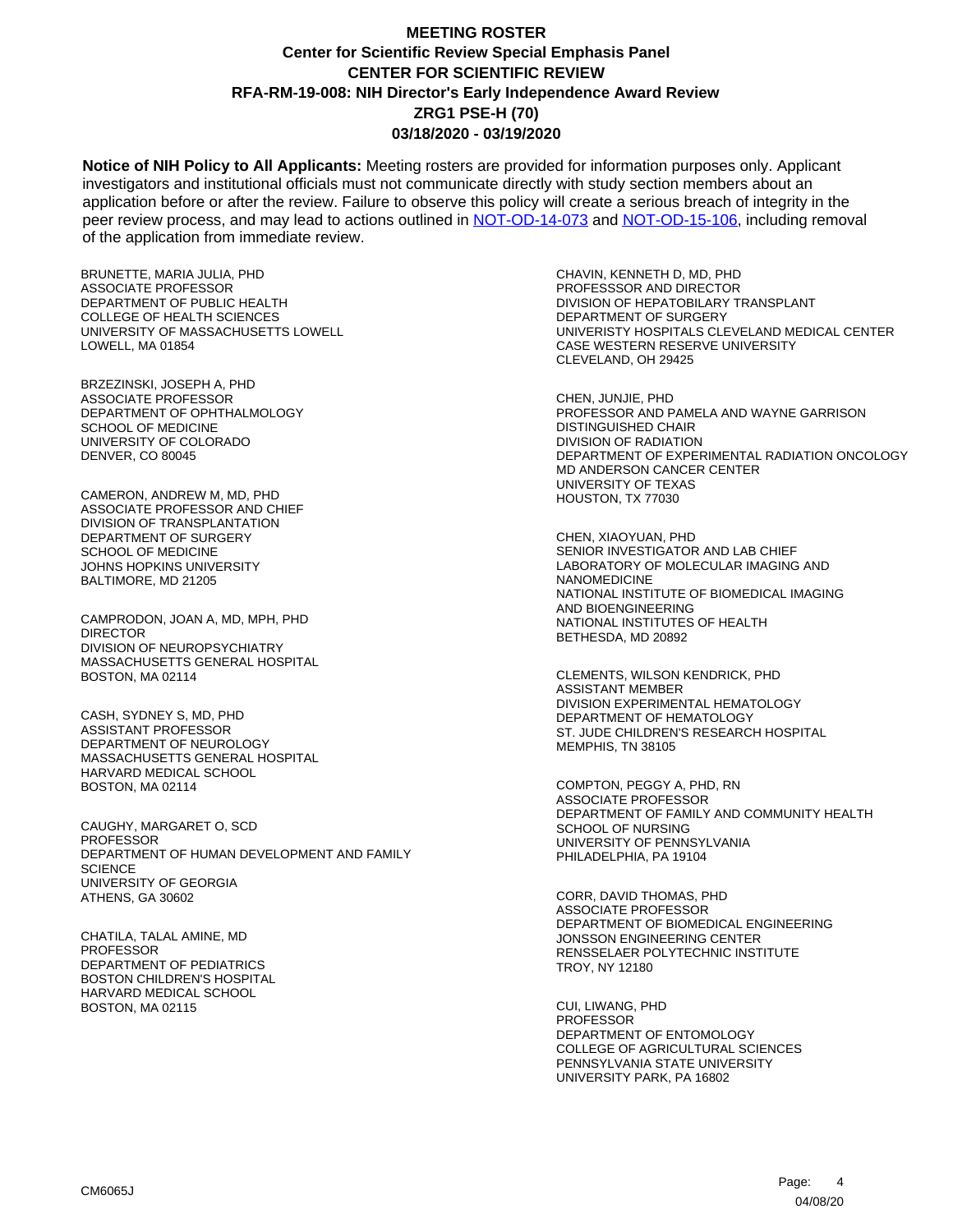**Notice of NIH Policy to All Applicants:** Meeting rosters are provided for information purposes only. Applicant investigators and institutional officials must not communicate directly with study section members about an application before or after the review. Failure to observe this policy will create a serious breach of integrity in the peer review process, and may lead to actions outlined in [NOT-OD-14-073](https://grants.nih.gov/grants/guide/notice-files/NOT-OD-14-073.html) and [NOT-OD-15-106,](https://grants.nih.gov/grants/guide/notice-files/NOT-OD-15-106.html) including removal of the application from immediate review.

DAI, JAMES, PHD ASSOCIATE MEMBER AND ASSOCIATE PROFESSOR PUBLIC HEALTH SCIENCES DIVISION BIOSTATISTICS PROGRAM FRED HUTCHINSON CANCER RESEARCH CENTER SEATTLE, WA 98109

DASKALAKIS, ZAFIRIS J., MD, PHD PROFESSOR DEPARTMENT OF PSYCHIATRY CENTRE FOR ADDICTION AND MENTAL HEALTH (CAMH) UNIVERSITY OF TORONTO TORONTO, ON CANADA

DELLINGER, MICHAEL THOMAS, PHD ASSISTANT PROFESSOR DEPARTMENT OF SURGERY UT SOUTHWESTERN MEDICAL CENTER DALLAS, TX 75219

DESAI, TEJAL A., PHD PROFESSOR AND CHAIR DEPARTMENT OF BIOENGINEERING AND THERAPEUTIC SCIENCES SCHOOL OF PHARMACY UNIVERSITY OF CALIFORNIA, SAN FRANCISCO SAN FRANCISCO, CA 94158

DEW, MARY AMANDA, PHD PROFESSOR AND PROGRAM DIRECTOR DEPARTMENT OF PSYCHIATRY UNIVERSITY OF PITTSBURGH PITTSBURGH, PA 15213

DI CARLO, DINO, PHD PROFESSOR DEPARTMENT OF BIOENGINEERING SCHOOL OF ENGINEERING UNIVERSITY OF CALIFORNIA, LOS ANGELES LOS ANGELES, CA 90095

DIAMOND, SCOTT L, PHD **PROFESSOR** DEPARTMENT OF CHEMICAL ENGINEERING PENNSYLVANIA CENTER FOR MOLECULAR DISCOVERY UNIVERSITY OF PENNSYLVANIA PHILADELPHIA, PA 19104

DIMIDJIAN, SONA, PHD ASSOCIATE PROFESSOR DEPARTMENT OF PSYCHOLOGY UNIVERSITY OF COLORADO BOULDER, CO 80309

DRACHEVA, STELLA, PHD RESEARCH PROFESSOR DEPARTMENT OF PSYCHIATRY FRIEDMAN BRAIN INSTITUTE ICAHN SCHOOL OF MEDICINE AT MOUNT SINAI BRONX, NY 10468

DVORIN, JEFFREY D, MD, PHD ASSOCIATE PROFESSOR DIVISION OF INFECTIOUS DISEASE CHILDREN'S HOSPITAL BOSTON HARVARD MEDICAL SCHOOL BOSTON, MA 02115

DWIVEDI, YOGESH, PHD **PROFESSOR** DEPARTMENT OF PSYCHIATRY AND BEHAVIORAL NEUROBIOLOGY SCHOOL OF MEDICINE UNIVERSITY OF ALABAMA AT BIRMINGHAM BIRMINGHAM, AL 35294

ECCLES, JACQUELYNNE S, PHD PROFESSOR SCHOOL OF EDUCATION UNIVERSITY OF CALIFORNIA, IRVINE IRVINE, CA 92697

EDWARDS, JAN, PHD PROFESSOR DEPARTMENT OF PSYCHOLOGY UNIVERSITY OF WISCONSIN-MADISON MADISON, WI 53706

EHRENREICH, IAN MICHAEL, PHD ASSOCIATE PROFESSOR DEPARTMENT OF BIOLOGICAL SCIENCES UNIVERSITY OF SOUTHERN CALIFORNIA LOS ANGELES, CA 90089

ELLINGTON, ANDREW D, PHD PROFESSOR DEPARTMENT OF MOLECULAR BIOSCIENCES COLLEGE OF NATURAL SCIENCES UNIVERSITY OF TEXAS AT AUSTIN AUSTIN, TX 78712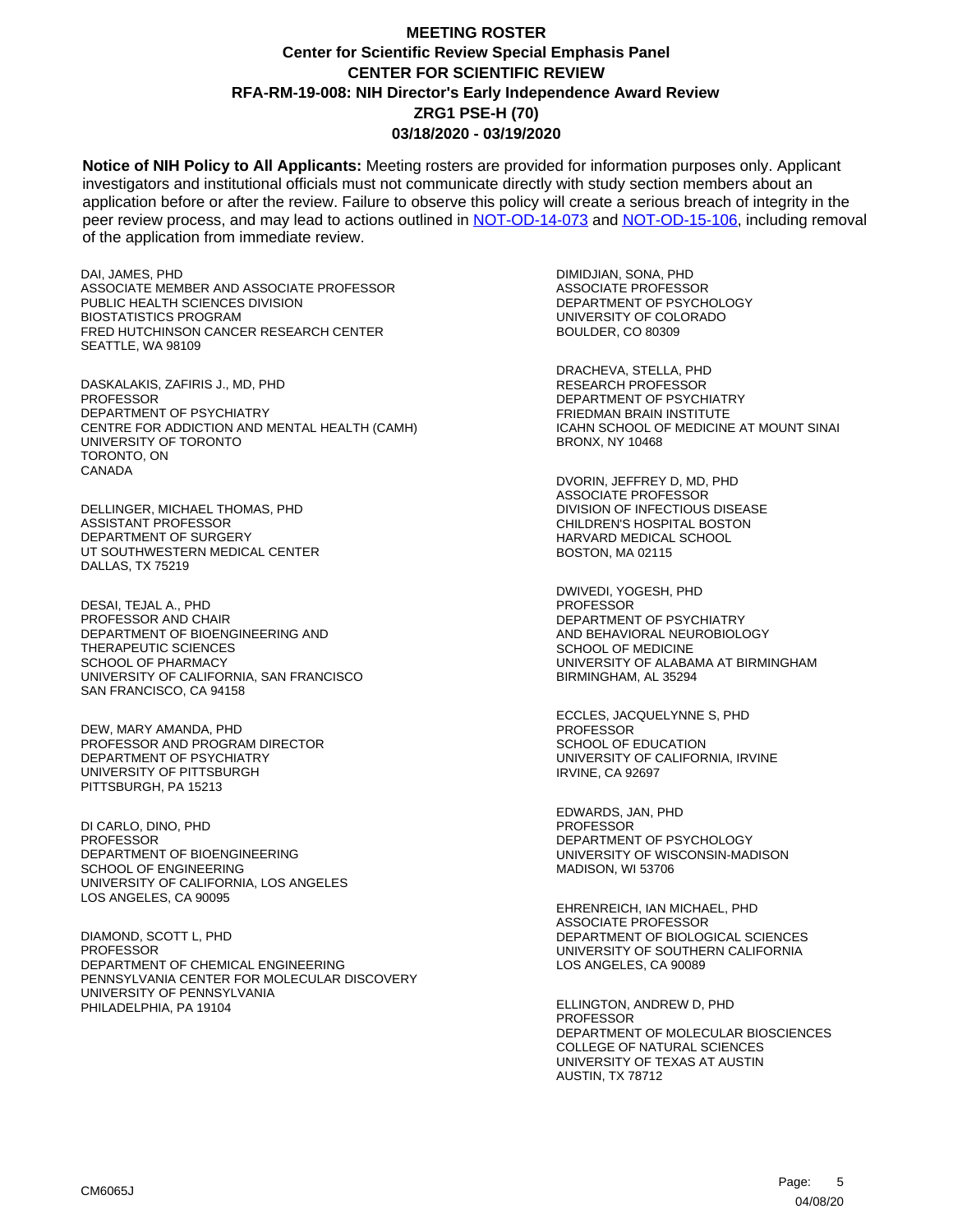**Notice of NIH Policy to All Applicants:** Meeting rosters are provided for information purposes only. Applicant investigators and institutional officials must not communicate directly with study section members about an application before or after the review. Failure to observe this policy will create a serious breach of integrity in the peer review process, and may lead to actions outlined in [NOT-OD-14-073](https://grants.nih.gov/grants/guide/notice-files/NOT-OD-14-073.html) and [NOT-OD-15-106,](https://grants.nih.gov/grants/guide/notice-files/NOT-OD-15-106.html) including removal of the application from immediate review.

ERICKSON, ROBERT P, PHD, MD PROFESSOR DEPARTMENT OF PEDIATRICS, MOLECULAR AND CELL BIOLOGY CHILDREN'S RESEARCH CENTER UNIVERSITY OF ARIZONA COLLEGE OF MEDICINE TUCSON, AZ 85724

FAN, EDDY, PHD ASSOCIATE PROFESSOR CRITICAL CARE RESEARCH INSTITUTE OF MEDICAL SCIENCE TORONTO GENERAL HOSPITAL UNIVERSITY OF TORONTO TORONTO, ON CANADA

FAN, YONG, PHD ASSOCIATE PROFESSOR DEPARTMENT OF BIOLOGICAL SCIENCES ALLEGHENY HEALTH NETWORK INSTITUTE OF CELLULAR THERAPEUTICS CARNEGIE MELLON UNIVERSITY PITTSBURGH, PA 15212

FEIN, DEBORAH A., PHD **PROFESSOR** DEPARTMENT OF PSYCHOLOGICAL SCIENCES COLLEGE OF LIBERAL ARTS AND SCIENCES UNIVERSITY OF CONNECTICUT STORRS, CT 06269

FELDON, STEVEN E, MD PROFESSOR AND CHAIR DEPARTMENT OF OPHTHALMOLOGY UNIVERSITY OF ROCHESTER ROCHESTER, NY 14642

FONG, LAWRENCE, MD **PROFESSOR** DIVISION OF HEMATOLOGY AND ONCOLOGY DEPARTMENT OF MEDICINE UNIVERSITY OF CALIFORNIA, SAN FRANCISCO SAN FRANCISCO, CA 94143

FRANK, DANIEL N, PHD ASSOCIATE PROFESSOR DIVISION OF INFECTIOUS DISEASES SCHOOL OF MEDICINE ANSCHUTZ MEDICAL CENTER UNIVERSITY OF COLORADO DENVER AURORA, CO 80045

GAMM, DAVID M, PHD, MD ASSOCIATE PROFESSOR DEPARTMENT OF OPHTHALMOLOGY AND VISUAL SCIENCES SCHOOL OF MEDICINE AND PUBLIC HEALTH UNIVERSITY OF WISCONSIN MADISON, WI 53706

GARDEN, GWENN A, MD, PHD **PROFESSOR** DEPARTMENT OF NEUROLOGY SCHOOL OF MEDICINE UNIVERSITY OF WASHINGTON SEATTLE, WA 98195

GARRY, ROBERT F, PHD PROFESSOR AND ASSISTANT DEAN DEPARTMENT OF MICROBIOLOGY AND IMMUNOLOGY SCHOOL OF MEDICINE TULANE UNIVERSITY NEW ORLEANS, LA 70112

GENNINGS, CHRIS, PHD RESEARCH PROFESSOR AND DIVISION CHIEF DIVISION OF BIOSTATISTICS DEPARTMENT OF ENVIRONMENTAL MEDICINE AND PUBLIC HEALTH ICAHN SCHOOL OF MEDICINE AT MOUNT SINAI NEW YORK, NY 10029

GEORGE, JAMES F, PHD PROFESSOR DEPARTMENT OF SURGERY SCHOOL OF MEDICINE UNIVERSITY OF ALABAMA AT BIRMINGHAM BIRMINGHAM, AL 35294

GHAZANFAR, ASIF, PHD PROFESSOR DEPARTMENT OF PSYCHOLOGY PRINCETON NEUROSCIENCE INSTITUTE PRINCETON UNIVERSITY PRINCETON, NJ 08540

GIUS, DAVID, PHD, MD ZELL FAMILY SCHOLAR PROFESSOR DEPARTMENTS OF RADIATION ONCOLOGY AND PHARMACOLOGY FEINBERG SCHOOL OF MEDICINE NORTHWESTERN UNIVERSITY CHICAGO, IL 60611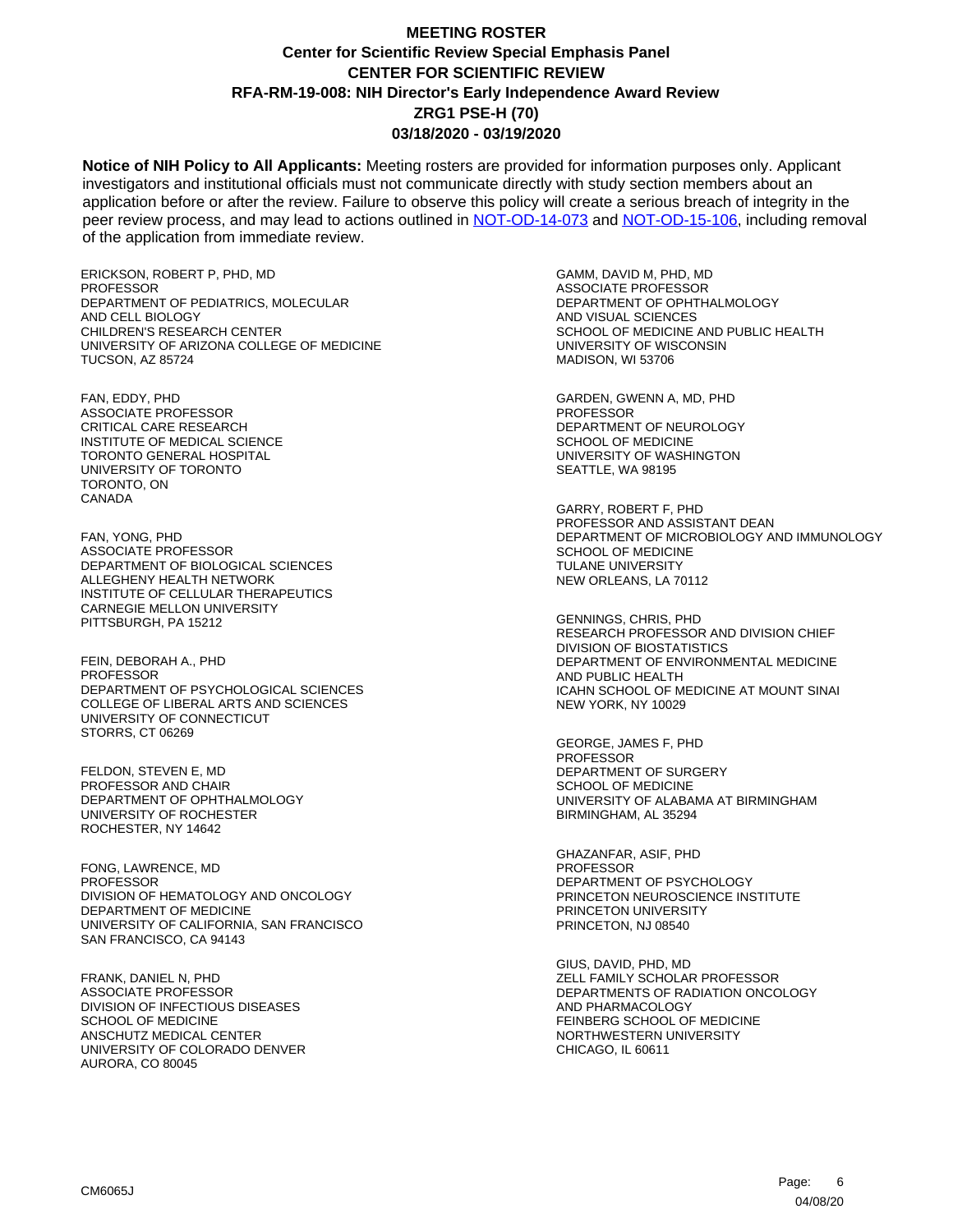**Notice of NIH Policy to All Applicants:** Meeting rosters are provided for information purposes only. Applicant investigators and institutional officials must not communicate directly with study section members about an application before or after the review. Failure to observe this policy will create a serious breach of integrity in the peer review process, and may lead to actions outlined in [NOT-OD-14-073](https://grants.nih.gov/grants/guide/notice-files/NOT-OD-14-073.html) and [NOT-OD-15-106,](https://grants.nih.gov/grants/guide/notice-files/NOT-OD-15-106.html) including removal of the application from immediate review.

GOERING, SARA, PHD ASSOCIATE PROFESSOR DEPARTMENT OF PHILOSOPHY UNIVERSITY OF WASHINGTON SEATTLE, WA 98101

GOMEZ, SHAWN MICHAEL, MS ASSOCIATE PROFESSOR DEPARTMENT OF BIOMEDICAL ENGINEERING SCHOOL OF MEDICINE UNIVERSITY OF NORTH CAROLINA, CHAPEL HILL CHAPEL HILL, NC 27599

GOODPASTER, BRET H, PHD SENIOR INVESTIGATOR TRANSLATIONAL RESEARCH INSTITUTE ADVENT HEALTH ORLANDO TRANSLATIONAL RESEARCH INSTITUTE FLORIDA HOSPITAL ORLANDO, FL 32804

GORMAN, JOSEPH H, MD PROFESSOR DEPARTMENT OF SURGERY SCHOOL OF MEDICINE UNIVERSITY OF PENNSYLVANIA PHILADELPHIA, PA 19104

GOULD, ELIZABETH, PHD PROFESSOR DEPARTMENT OF PSYCHOLOGY PRINCETON NEUROSCIENCE INSTITUTE PRINCETON UNIVERSITY PRINCETON, NJ 08544

GOURDIE, ROBERT G, PHD PROFESSOR AND DIRECTOR CENTER FOR HEART AND REPARATIVE MEDICINE DEPARTMENT OF EMERGENCY MEDICINE SCHOOL OF MEDICINE VIRGINIA TECH UNIVERSITY ROANOKE, VA 24016

GROSS, ROBERT E, MD, PHD PROFESSOR DEPARTMENTS OF NEUROSURGERY AND NEUROLOGY SCHOOL OF MEDICINE EMORY UNIVERSITY ATLANTA, GA 30033

GU, ZHEN, PHD PROFESSOR DEPARTMENT OF BIOENGINEERING CALIFORNIA NANOSYSTEMS INSTITUTE UNIVERSITY OF CALIFORNIA, LOS ANGELES LOS ANGELES, CA 90095

GUROVA, KATERINA V, PHD, MD ASSOCIATE PROFESSOR DEPARTMENT OF CELL STRESS BIOLOGY ROSWELL PARK CANCER INSTITUTE BUFFALO, NY 14263

HABECKER, BETH A, PHD **PROFESSOR** DEPARTMENT OF CHEMICAL PHYSIOLOGY AND BIOCHEMISTRY SCHOOL OF MEDICINE OREGON HEALTH AND SCIENCE UNIVERSITY PORTLAND, OR 97239

HAN, BUMSOO, PHD PROFESSOR AND DIRECTOR DEPARTMENTS OF MECHANICAL ENGINEERING AND BIOMEDICAL ENGINEERING SCHOOL OF MECHANICAL ENGINEERING PURDUE UNIVERSITY WEST LAFAYETTE, IN 47907

HARPER, JEFFREY W, PHD PROFESSOR AND CHAIR DEPARTMENT OF CELL BIOLOGY HARVARD MEDICAL SCHOOL BOSTON, MA 02115

HARRIS, RAYMOND C., MD PROFESSOR AND DIRECTOR DIVISION OF NEPHROLOGY AND HYPERTENSION DEPARTMENT OF MEDICINE VANDERBILT UNIVERSITY MEDICAL CENTER VANDERBILT UNIVERSITY NASHVILLE, TN 37232

HATEFI, ARASH, PHD ASSOCIATE PROFESSOR DEPARTMENT OF PHARMACEUTICAL SCIENCES ERNEST MARIO SCHOOL OF PHARMACY RUTGERS, THE STATE UNIVERSITY OF NEW JERSEY PISCATAWAY, NJ 08854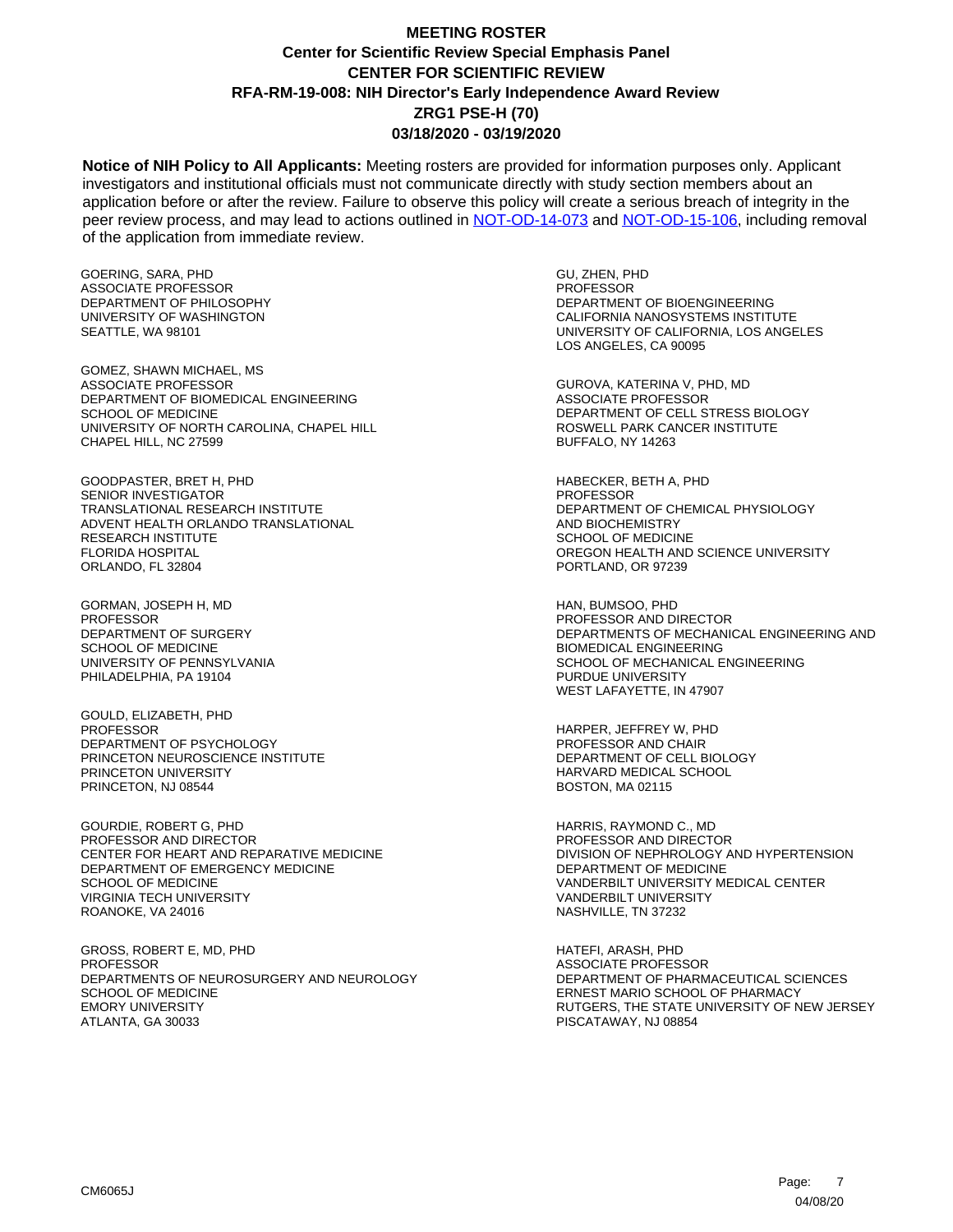**Notice of NIH Policy to All Applicants:** Meeting rosters are provided for information purposes only. Applicant investigators and institutional officials must not communicate directly with study section members about an application before or after the review. Failure to observe this policy will create a serious breach of integrity in the peer review process, and may lead to actions outlined in [NOT-OD-14-073](https://grants.nih.gov/grants/guide/notice-files/NOT-OD-14-073.html) and [NOT-OD-15-106,](https://grants.nih.gov/grants/guide/notice-files/NOT-OD-15-106.html) including removal of the application from immediate review.

HENDERSON, JAIMIE M, MD PROFESSOR DEPARTMENT OF NEUROSURGERY STEREOTACTIC AND FUNCTIONAL NEUROSURGERY SCHOOL OF MEDICINE STANFORD UNIVERSITY STANFORD, CA 94305

HENIKOFF, STEVEN, PHD INVESTIGATOR AND MEMBER HOWARD HUGHES MEDICAL INSTITUTE BASIC SCIENCES DIVISION FRED HUTCHINSON CANCER RESEARCH CENTER SEATTLE, WA 98109

HERZOG, ROLAND W., PHD RILEY CHILDREN'S FOUNDATION PROFESSOR DEPARTMENT OF PEDIATRICS GENE AND CELL THERAPY PROGRAM SCHOOL OF MEDICINE INDIANA UNIVERSITY INDIANAPOLIS, IN 46202

HILLMAN, ELIZABETH M, PHD **PROFESSOR** DEPARTMENT OF BIOMEDICAL ENGINEERING AND RADIOLOGY COLUMBIA UNIVERSITY NEW YORK, NY 10027

HOCHBERG, LEIGH R, PHD, MD PROFESSOR AND DIRECTOR DEPARTMENT OF NEUROLOGY CENTER FOR NEUROTECHNOLOGY AND NEURORECOVERY BROWN UNIVERSITY MASSACHUSETTS GENERAL HOSPITAL BOSTON, MA 02114

HONG, SUZI, PHD ASSOCIATE PROFESSOR DEPARTMENT OF PSYCHIATRY SCHOOL OF HEALTH SCIENCES UNIVERSITY OF CALIFORNIA, SAN DIEGO LA JOLLA, CA 92093

HORN, KIMBERLY A, EDD, MSW RESEARCH PROFESSOR FRANKLIN BIOMEDICAL RESEARCH INSTITUTE DEPARTMENT OF POPULATION HEALTH SCIENCES VIRGINIA-MARYLAND COLLEGE OF VETERINARY MEDICINE VIRIGINA POLYTECHNIC INSTITUTE AND STATE UNIVERSITY BLACKSBURG, VA 24061

HOUMARD, JOSEPH A, PHD PROFESSOR DEPARTMENT OF KINESIOLOGY COLLEGE OF HEALTH AND HUMAN PERFORMANCE EAST CAROLINA UNIVERSITY GREENVILLE, NC 27858

JACOBSON, MIREILLE, PHD ASSOCIATE PROFESSOR AND DIRECTOR SCHAEFFER CENTER FOR HEALTH POLICY AND **ECONOMICS** UNIVERSITY OF CALIFORNIA, IRVINE LOS ANGELES, CA 90089

JACQUEZ, GEOFFREY M., PHD PRESIDENT BIOMEDWARE, INC. ANN ARBOR, MI 48104

JAFFREY, SAMIE R, MD, PHD PROFESSOR DEPARTMENT OF PHARMACOLOGY WEILL CORNELL MEDICAL COLLEGE CORNELL UNIVERSITY NEW YORK, NY 10065

JANSSON, THOMAS, MD, PHD PROFESSOR DEPARTMENT OF OBSTETRICS AND GYNECOLOGY ANSCHUTZ MEDICAL CAMPUS UNIVERSITY OF COLORADO DENVER, CO 80045

KAPPE, STEFAN HI, PHD **PROFESSOR** CENTER FOR INFECTIOUS DISEASE RESEARCH SEATTLE BIOMEDICAL RESEARCH INSTITUTE SEATTLE, WA 98109

KELLER, BRADLEY BARTH, MD PROFESSOR AND DIRECTOR DEPARTMENT OF PEDIATRICS CARDIOVASCULAR INNOVATION INSTITUTE SCHOOL OF MEDICINE UNIVERSITY OF LOUISVILLE LOUISVILLE, KY 40202

KIPNIS, JONATHAN, PHD PROFESSOR DEPARTMENT OF NEUROSCIENCE SCHOOL OF MEDICINE UNIVERSITY OF VIRGINIA CHARLOTTESVILLE, VA 22908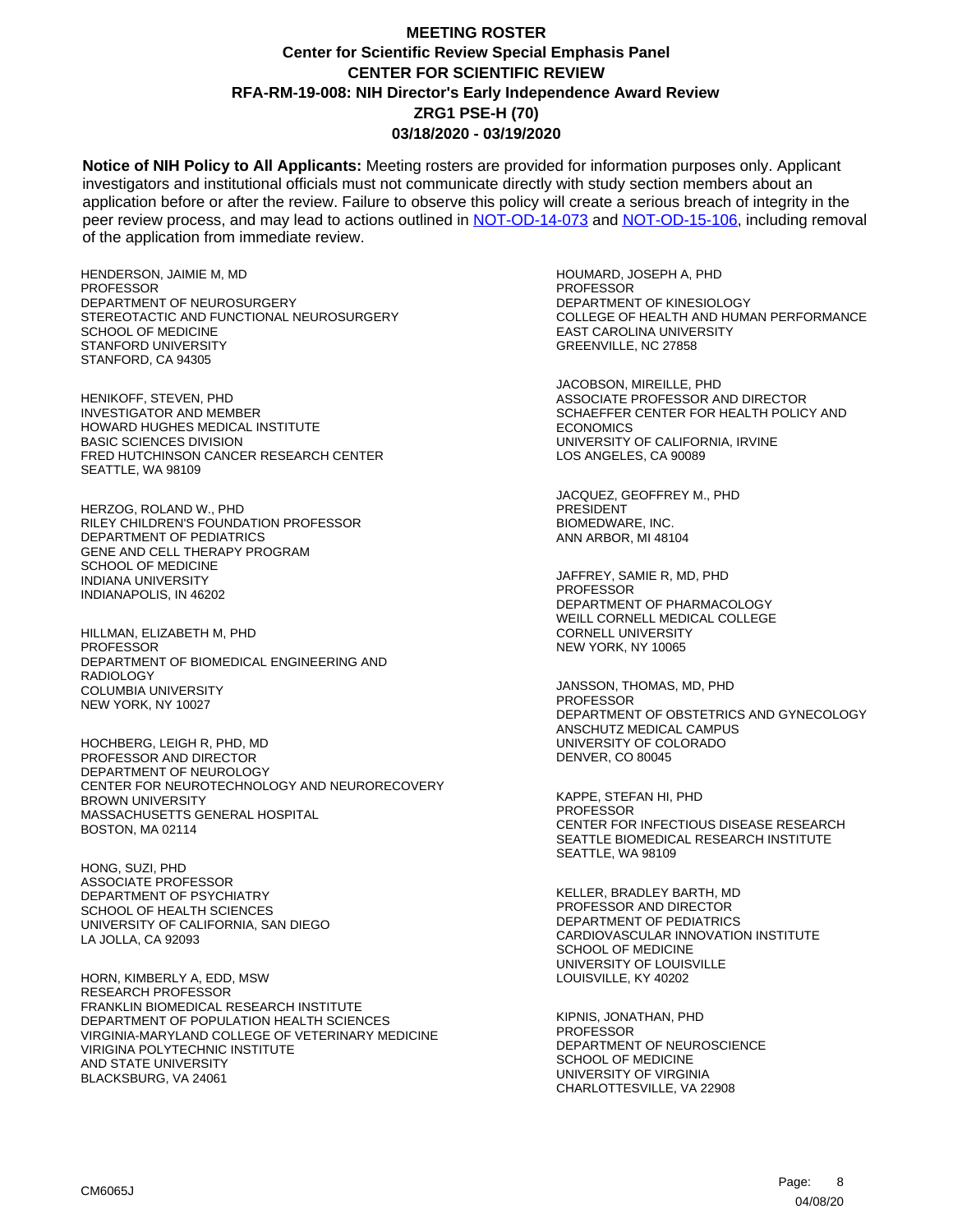**Notice of NIH Policy to All Applicants:** Meeting rosters are provided for information purposes only. Applicant investigators and institutional officials must not communicate directly with study section members about an application before or after the review. Failure to observe this policy will create a serious breach of integrity in the peer review process, and may lead to actions outlined in [NOT-OD-14-073](https://grants.nih.gov/grants/guide/notice-files/NOT-OD-14-073.html) and [NOT-OD-15-106,](https://grants.nih.gov/grants/guide/notice-files/NOT-OD-15-106.html) including removal of the application from immediate review.

KOUMENIS, CONSTANTINOS, PHD RICHARD CHAMBERLAIN PROFESSOR DEPARTMENT OF RADIATION ONCOLOGY PERELMAN SCHOOL OF MEDICINE UNIVERSITY OF PENNSYLVANIA PHILADELPHIA, PA 19104

LAI, JENNIFER C., MD ASSOCIATE PROFESSOR DEPARTMENT OF MEDICINE SCHOOL OF MEDICINE UNIVERSITY OF CALIFORNIA SAN FRANCISCO LOS ANGELES, CA 94143

LAMB, AUDREY L, PHD ASSOCIATE PROFESSOR DEPARTMENT OF MOLECULAR BIOSCIENCE UNIVERSITY OF KANSAS LAWRENCE, KS 660457

LARNER, JAMES M, MD PROFESSOR AND CHAIRMAN DEPARTMENT OF RADIATION ONCOLOGY UNIVERSITY OF VIRGINIA HEALTH SCIENCES CENTER CHARLOTTESVILLE, VA 22908

LASSER, KAREN ELIZABETH, MD ASSOCIATE PROFESSOR GENERAL INTERNAL MEDICINE BOSTON UNIVERSITY SCHOOL OF MEDICINE BOSTON, MA 02118

LEVINE, ROBERT A, MD PROFESSOR CARDIAC ULTRASOUND LABORATORY MASSACHUSETTS GENERAL HOSPITAL BOSTON, MA 02114

LEVITT, PAT, PHD PROFESSOR AND DIRECTOR DEPARTMENT OF PEDIATRICS NEUROSCIENCE GRADUATE PROGRAM KECK SCHOOL OF MEDICINE UNIVERSITY OF SOUTHERN CALIFORNIA LOS ANGELES, CA 90027

LI, CHUAN-YUAN, PHD PROFESSOR AND VICE CHAIR FOR RESEARCH DEPARTMENT OF DERMATOLOGY DUKE UNIVERSITY MEDICAL CENTER DURHAM, NC 27710

LIBERLES, STEPHEN DANIEL, PHD ASSOCIATE PROFESSOR DEPARTMENT OF CELL BIOLOGY HARVARD MEDICAL SCHOOL BOSTON, MA 02115

LINETTE, GERALD P, MD, PHD **PROFESSOR** DEPARTMENT OF MEDICINE UNIVERSITY OF PENNSYLVANIA PHILADELPHIA, PA 19104

LINNENBERGER, ANNA, PHD SENIOR SCIENTIST MEADOWLARK OPTICS FREDERICK, CO 80530

LIU, ROBERT C, PHD PROFESSOR DEPARTMENT OF BIOLOGY CENTER FOR TRANSLATIONAL SOCIAL NEUROSCIENCE EMORY UNIVERSITY ATLANTA, GA 30322

LONDON, BARRY, MD, PHD PROFESSOR AND DIRECTOR DIVISION OF CARDIOVASCULAR MEDICINE DEPARTMENT OF INTERNAL MEDICINE COLLEGE OF MEDICINE UNIVERSITY OF IOWA IOWA CITY, IA 52242

MACIAN, FERNANDO, PHD, MD **PROFESSOR** DEPARTMENT OF PATHOLOGY ALBERT EINSTEIN COLLEGE OF MEDICINE BRONX, NY 10461

MANSBERGER, STEVEN L, MPH, MD SENIOR SCIENTIST AND ASSOCIATE PROFESSOR DEVERS EYE INSTITUTE LEGACY HEALTH PORTLAND, OR 97210

MARCOTTE, JOHN EDWIN, PHD CLINICAL INSTRUCTOR DEPARTMENT OF SYSTEMS, POPULATIONS AND LEADERSHIP SCHOOL OF NURSING UNIVERSITY OF MICHIGAN ANN ARBOR, MI 48109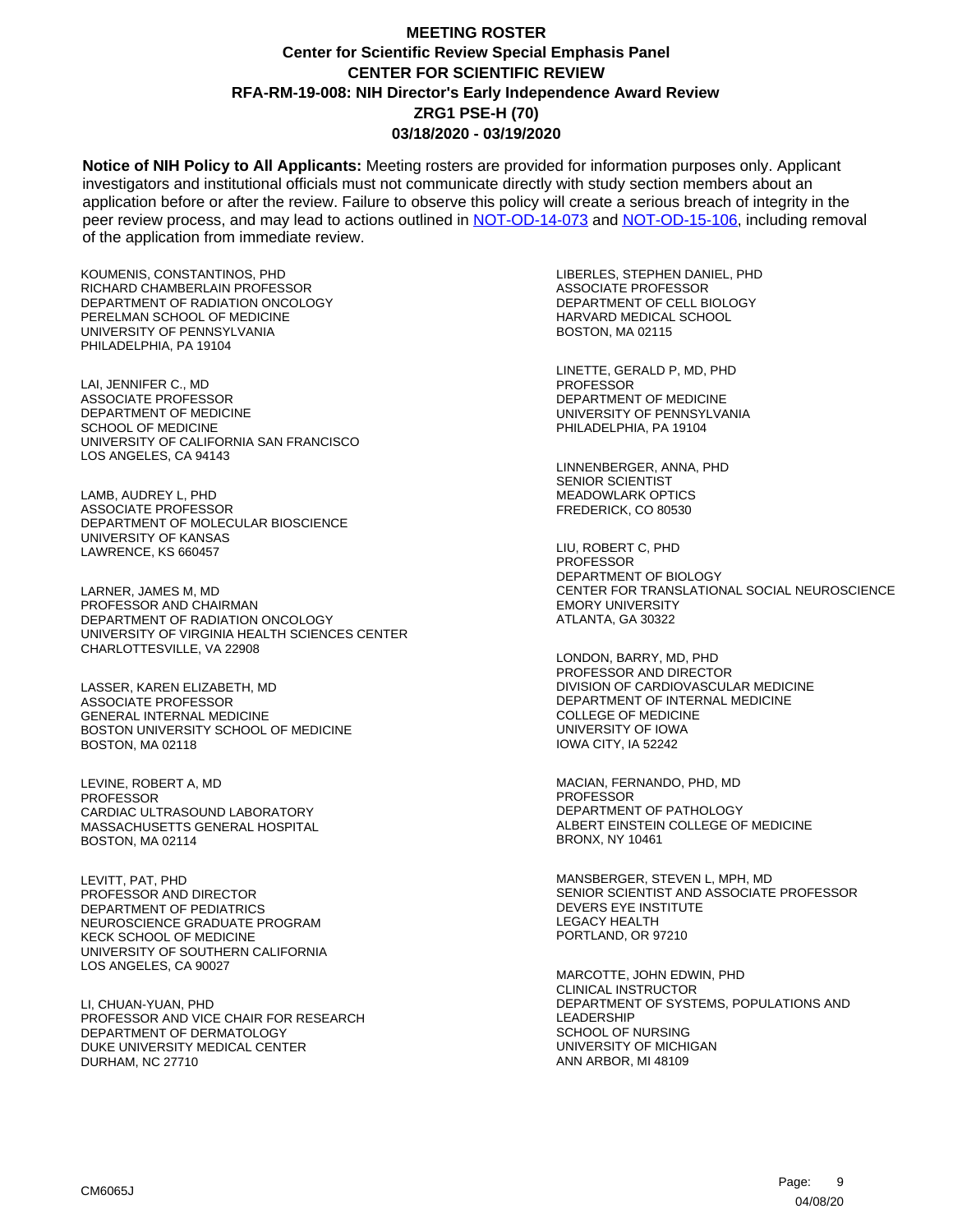**Notice of NIH Policy to All Applicants:** Meeting rosters are provided for information purposes only. Applicant investigators and institutional officials must not communicate directly with study section members about an application before or after the review. Failure to observe this policy will create a serious breach of integrity in the peer review process, and may lead to actions outlined in [NOT-OD-14-073](https://grants.nih.gov/grants/guide/notice-files/NOT-OD-14-073.html) and [NOT-OD-15-106,](https://grants.nih.gov/grants/guide/notice-files/NOT-OD-15-106.html) including removal of the application from immediate review.

MARSH, KRIS, PHD ASSOCIATE PROFESSOR DEPARTMENT OF SOCIOLOGY UNIVERSITY OF MARYLAND COLLEGE PARK, MD 20742

MATHIS, DIANE J, PHD **PROFESSOR** DEPARTMENT OF PATHOLOGY HARVARD MEDICAL SCHOOL BOSTON, MA 02115

MAZUROWSKI, MACIEJ A., PHD ASSOCIATE PROFESSOR DEPARTMENT OF RADIOLOGY DUKE UNIVERSITY DURHAM, NC 27710

MCCARTY, DOUGLAS M, PHD SENIOR DIRECTOR VECTOR DEVELOPMENT PFIZER INC. DURHAM, NC 27703

MCCUBBIN, JAMES A, PHD PROFESSOR DEPARTMENT OF PSYCHOLOGY AND PUBLIC HEALTH **SCIENCES** CLEMSON UNIVERSITY CLEMSON, SC 29634

MENDONCA, MARC S, PHD PROFESSOR DEPARTMENT OF RADIATION ONCOLOGY SCHOOL OF MEDICINE INDIANA UNIVERSITY INDIANAPOLIS, IN 46202

MICHAELSON, JACOB JAMES, PHD ASSOCIATE PROFESSOR DEPARTMENT OF PSYCHIATRY COLLEGE OF MEDICINE UNIVERSITY OF IOWA HEALTH CARE IOWA CITY, IA 52242

MILLER, CORY T, PHD ASSOCIATE PROFESSOR DEPARTMENT OF PSYCHOLOGY SCHOOL OF MEDICINE UNIVERSITY OF CALIFORNIA SAN DIEGO LA JOLLA, CA 92093

MILLONIG, JAMES H, PHD ASSOCIATE PROFESSOR DEPARTMENT OF NEUROSCIENCE AND CELL BIOLOGY CENTER FOR ADVANCED BIOTECHNOLOGY AND MEDICINE RUTGERS UNIVERSITY THE STATE UNIVERSITY OF NEW JERSEY PISCATAWAY, NJ 08854

MITRAGOTRI, SAMIR S, PHD **PROFESSOR** DEPARTMENT OF ENGINEERING SCHOOL OF ENGINEERING AND APPLIED SCIENCES HARVARD UNIVERSITY CAMBRIDGE, MA 02138

MOY, SHERYL S, PHD **PROFESSOR** DEPARTMENT OF PSYCHIATRY SCHOOL OF MEDICINE UNIVERSITY OF NORTH CAROLINA AT CHAPEL HILL CHAPEL HILL, NC 27599

MURRY, CHARLES E, PHD, MD PROFESSOR DEPARTMENTS OF PATHOLOGY AND BIOENGINEERING CENTER FOR CARDIOVASCULAR BIOLOGY SCHOOL OF MEDICINE UNIVERSITY OF WASHINGTON SEATTLE, WA 98195

NAIR, SATISH K, PHD PROFESSOR DEPARTMENT OF BIOCHEMISTRY SCHOOL OF MOLECULAR AND CELLULAR BIOLOGY UNIVERSITY OF ILLINOIS AT URBANA-CHAMPAIGN URBANA, IL 61801

NEELAMEGHAM, SRIRAM, PHD **PROFESSOR** DEPARTMENT OF CHEMICAL AND BIOLOGICAL ENGINEERING SCHOOL OF ENGINEERING AND APPLIED SCIENCE STATE UNIVERSITY OF NEW YORK AT BUFFALO BUFFALO, NY 14260

NEEVES, KEITH B, PHD PROFESSOR DEPARTMENT OF BIOENGINEERING ANSHUTZ MEDICAL CAMPUS UNIVERSITY OF COLORADO, DENVER DENVER, CO 80204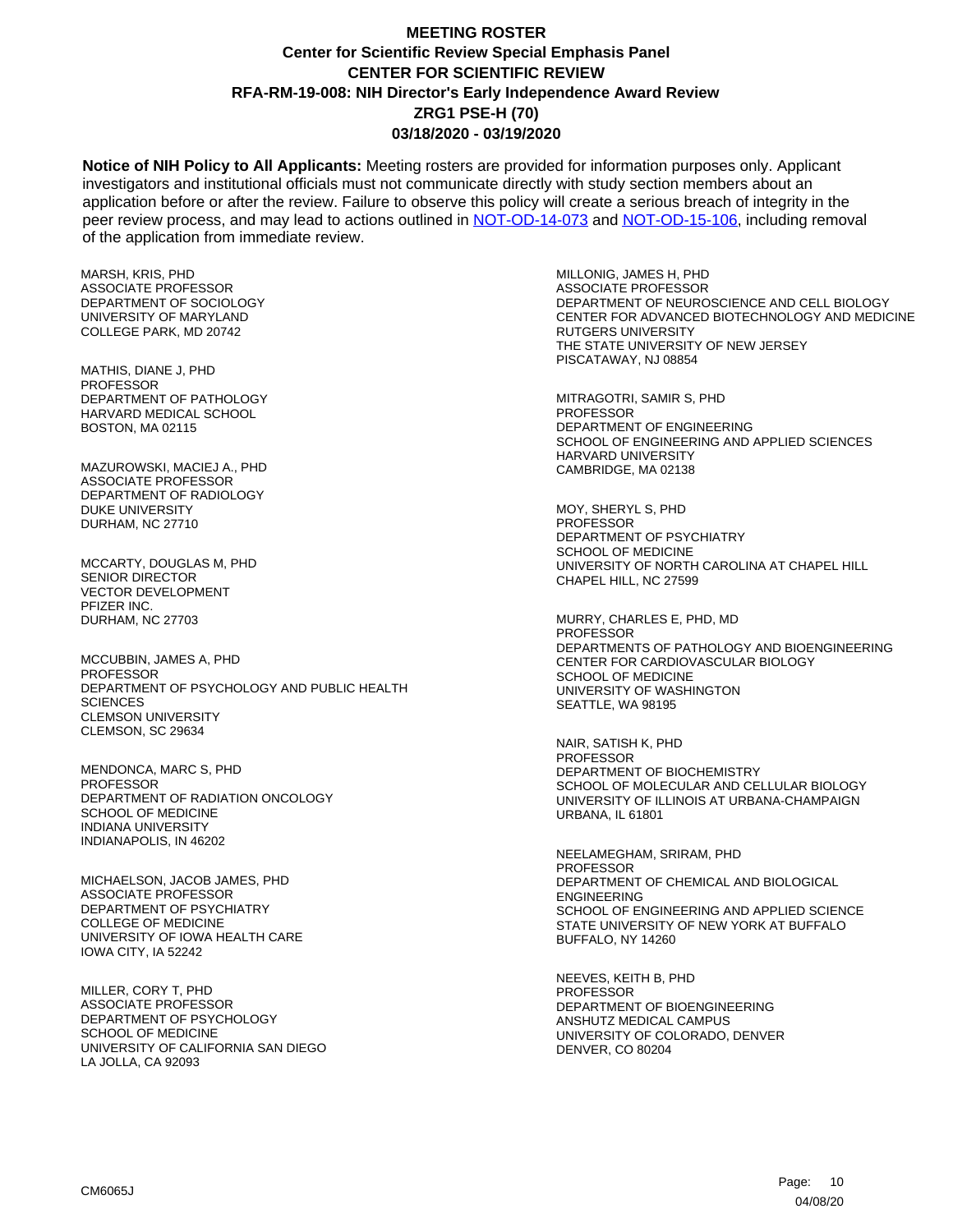**Notice of NIH Policy to All Applicants:** Meeting rosters are provided for information purposes only. Applicant investigators and institutional officials must not communicate directly with study section members about an application before or after the review. Failure to observe this policy will create a serious breach of integrity in the peer review process, and may lead to actions outlined in [NOT-OD-14-073](https://grants.nih.gov/grants/guide/notice-files/NOT-OD-14-073.html) and [NOT-OD-15-106,](https://grants.nih.gov/grants/guide/notice-files/NOT-OD-15-106.html) including removal of the application from immediate review.

NETOFF, THEODEN I, PHD PROFESSOR DEPARTMENT OF BIOMEDICAL ENGINEERING COLLEGE OF SCIENCE AND ENGINEERING UNIVERSITY OF MINNESOTA MINNEAPOLIS, MN 55455

NIKOLAJCZYK, BARBARA, PHD ASSOCIATE PROFESSOR DEPARTMENT OF PHARMACOLOGY AND NUTRITIONAL SCIENCES COLLEGE OF MEDICINE UNIVERSITY OF KENTUCKY LEXINGTON, KY 40536

O'MALLEY, MARCIA K., PHD ASSOCIATE PROFESSOR DEPARTMENT OF MECHANICAL ENGINEERING RICE UNIVERSITY HOUSTON, TX 77005

OLIVER, GUILLERMO C, PHD PROFESSOR CENTER FOR VASCULAR AND DEVELOPMENTAL BIOLOGY SCHOOL OF MEDICINE NORTHWESTERN UNIVERSITY FEINBERG CHICAGO, IL 60611

ORDONEZ, PATRICIA, PHD ASSOCIATE PROFESSOR DEPARTMENT OF COMPUTER SCIENCE UNIVERSITY OF PUERTO RICO, RICO PIEDRAS SAN JUAN, PR 00936

ORWIG, KYLE E, PHD PROFESSOR DEPARTMENT OF OBSTETRICS, GYNECOLOGY, AND REPRODUCTIVE SCIENCES MAGEE-WOMENS RESEARCH INSTITUTE FOUNDATION UNIVERSITY OF PITTSBURGH PITTSBURGH, PA 15213

PAJONK, FRANK, MD, PHD PROFESSOR DEPARTMENT OF RADIATION ONCOLOGY DAVID GEFFEN SCHOOL OF MEDICINE UNIVERSITY OF CALIFORNIA AT LOS ANGELES LOS ANGELES, CA 90095

PAN, ZHEN-QIANG, PHD **PROFESSOR** DEPARTMENT OF ONCOLOGICAL SCIENCES MOUNT SINAI SCHOOL OF MEDICINE NEW YORK, NY 10029

PARVIZI, JOSEF, PHD, MD **PROFESSOR** DEPARTMENT OF NEUROLOGY AND NEUROLOGICAL SCIENCES STANFORD UNIVERSITY PALO ALTO, CA 94305

PASQUALINI, RENATA, PHD PROFESSOR AND CHEF DIVISION OF RADIATION CANCER BIOLOGY RUTGERS NEW JERSEY MEDICAL SCHOOL NEWARK, NJ 07103

PELUS, LOUIS M, PHD PROFESSOR DEPARTMENT OF MICROBIOLOGY AND IMMUNOLOGY WALTHER ONCOLOGY CENTER INDIANA UNIVERSITY SCHOOL OF MEDICINE INDIANAPOLIS, IN 46202

PICK, LESLIE, PHD PROFESSOR AND CHAIR DEPARTMENT OF ENTOMOLOGY UNIVERSITY OF MARYLAND COLLEGE PARK, MD 20742

PIERRE, VALERIE C., PHD ASSOCIATE PROFESSOR DEPARTMENT OF CHEMISTRY UNIVERSITY OF MINNESOTA MINNEAPOLIS, MN 55455

PIGANELLI, JON D, PHD ASSOCIATE PROFESSOR CHILDREN'S HOSPITAL OF PITTSBURGH UNIVERSITY OF PITTSBURGH MEDICAL CENTER PITTSBURGH, PA 15224

PINTO, ROGERIO M., PHD PROFESSOR AND ASSOCIATE DEAN FOR RESEARCH SCHOOL OF SOCIAL WORK UNIVERSITY OF MICHIGAN ANN ARBOR, MI 48109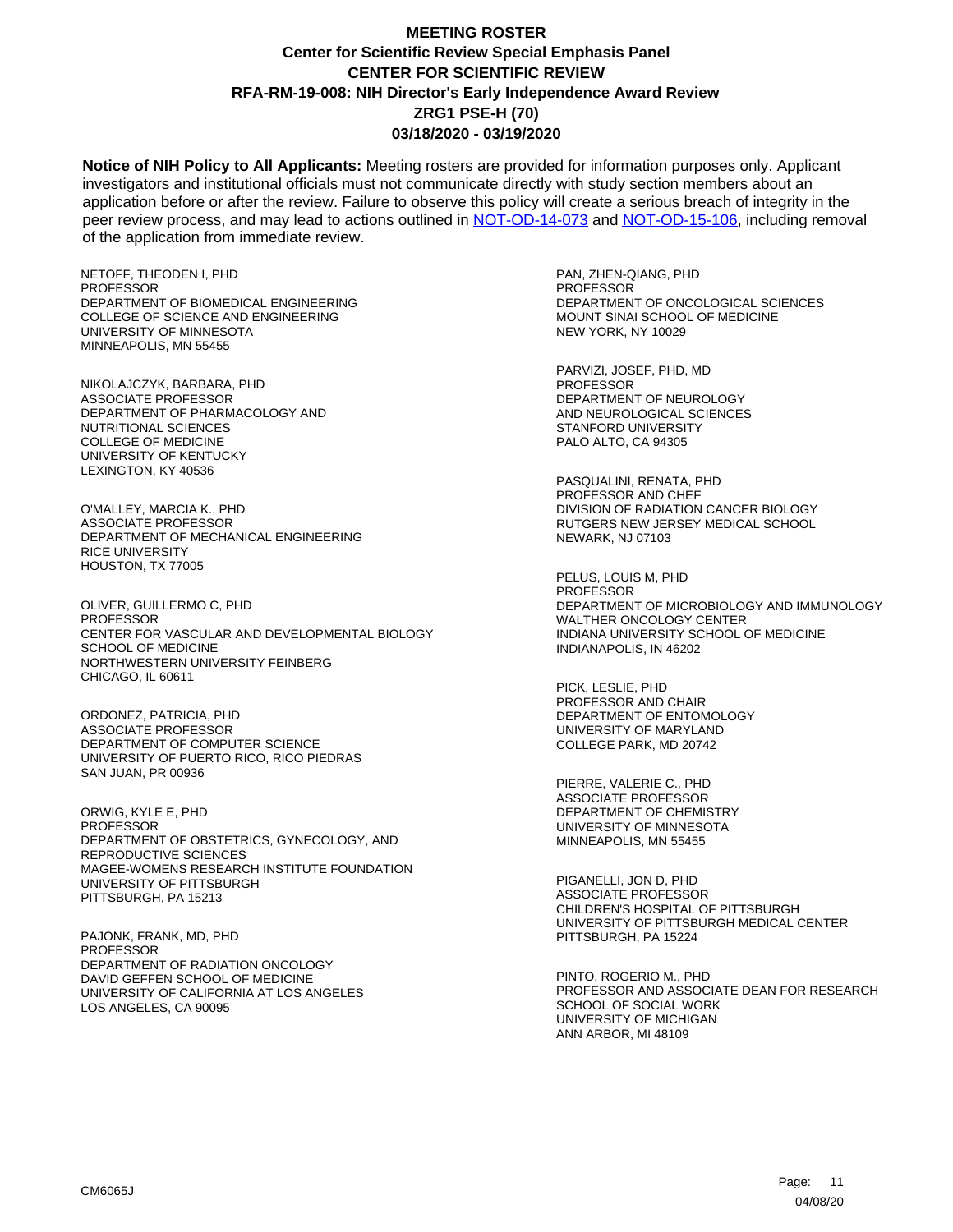**Notice of NIH Policy to All Applicants:** Meeting rosters are provided for information purposes only. Applicant investigators and institutional officials must not communicate directly with study section members about an application before or after the review. Failure to observe this policy will create a serious breach of integrity in the peer review process, and may lead to actions outlined in [NOT-OD-14-073](https://grants.nih.gov/grants/guide/notice-files/NOT-OD-14-073.html) and [NOT-OD-15-106,](https://grants.nih.gov/grants/guide/notice-files/NOT-OD-15-106.html) including removal of the application from immediate review.

PLATT, MICHAEL L, PHD DIRECTOR AND PROFESSOR DEPARTMENT OF NEUROSCIENCE PERELMAN SCHOOL OF MEDICINE UNIVERSITY OF PENNSYLVANIA PHILADELPHIA, PA 19104

PRATHER, ARIC ANDREW, PHD ASSOCIATE PROFESSOR DEPARTMENT OF PSYCHIATRY SCHOOL OF MEDICINE UNIVERSITY OF CALIFORNIA SAN FRANCISCO SAN FRANCISCO, CA 94118

QIN, HONG, PHD, MD ASSOCIATE RESEARCH PROFESSOR DEPARTMENT OF HEMATOLOGY AND HEMATOPOIETIC STEM CELL TRANSPLANTATION BECKMAN RESEARCH INSTITUTE OF THE CITY OF HOPE DUARTE, CA 91010

RABB, HAMID, MD PROFESSOR DEPARTMENT OF MEDICINE SCHOOL OF MEDICINE JOHNS HOPKINS UNIVERSITY BALTIMORE, MD 21205

RECANZONE, GREGG HOWARD, PHD PROFESSOR DEPARTMENT OF NEUROBIOLOGY, PHYSIOLOGY AND BEHAVIOR CENTER FOR NEUROSCIENCE UNIVERSITY OF CALIFORNIA, DAVIS DAVIS, CA 95618

RENFROW, MATTHEW B, PHD ASSOCIATE PROFESSOR DEPARTMENT OF BIOCHEMISTRY AND MOLECULAR GENETICS UNIVERSITY OF ALABAMA BIRMINGHAM, AL 35294

ROTHMAN, ALAN L, MD RESEARCH PROFESSOR DEPARTMENT OF CELL AND MOLECULAR BIOLOGY INSTITUTE FOR IMMUNOLOGY AND INFORMATICS UNIVERSITY OF RHODE ISLAND PROVIDENCE, RI 02903

RUSBY, JULIE C, PHD SENIOR RESEARCH SCIENTIST OREGON RESEARCH INSTITUTE EUGENE, OR 97403

SALVADOR-MORALES, CAROLINA, PHD ASSOCIATE PROFESSOR DEPARTMENT OF BIOENGINEERING VOLGENAU SCHOOL OF ENGINEERING GEORGE MASON UNIVERSITY FAIRFAX, VA 22030

SANTI, CELIA M, MD, PHD ASSOCIATE PROFESSOR DEPARTMENT OF OBSTETRICS AND GYNECOLOGY CENTER FOR REPRODUCTIVE HEALTH SCIENCES WASHINGTON UNIVERSITY SCHOOL OF MEDICINE ST. LOUIS, MO 63110

SCHERER, PHILIPP E, PHD PROFESSOR AND DIRECTOR DEPARTMENT OF INTERNAL MEDICINE UNIVERSITY OF TEXAS SOUTHWESTERN DALLAS, TX 75390

SCHOPFER, FRANCISCO JOSE, PHD RESEARCH ASSOCIATE PROFESSOR DEPARTMENT OF PHARMACOLOGY AND CHEMICAL BIOLOGY UNIVERSITY OF PITTSBURGH PITTSBURGH, PA 15213

SHEA, LONNIE D, PHD PROFESSOR AND CHAIR DEPARTMENT OF BIOMEDICAL ENGINEERING UNIVERSITY OF MICHIGAN ANN ARBOR, MI 48109

SHEN, SUI, PHD **PROFESSOR** DEPARTMENT OF RADIATION ONCOLOGY UNIVERSITY OF ALABAMA AT BIRMINGHAM BIRMINGHAM, AL 35233

SHI, PEI-YONG, PHD PROFESSOR DEPARTMENT OF BIOCHEMISTRY AND MOLECULAR BIOLOGY UNIVERSITY OF TEXAS MEDICAL BRANCH GALVESTON, TX 77555

SIMON, MELISSA A., MPH, MD PROFESSOR AND VICE CHAIR DEPARTMENT OF OBSTETRICS AND GYNECOLOGY AND PREVENTATIVE MEDICINE FEINBERG SCHOOL OF MEDICINE NORTHWESTERN UNIVERSITY CHICAGO, IL 60611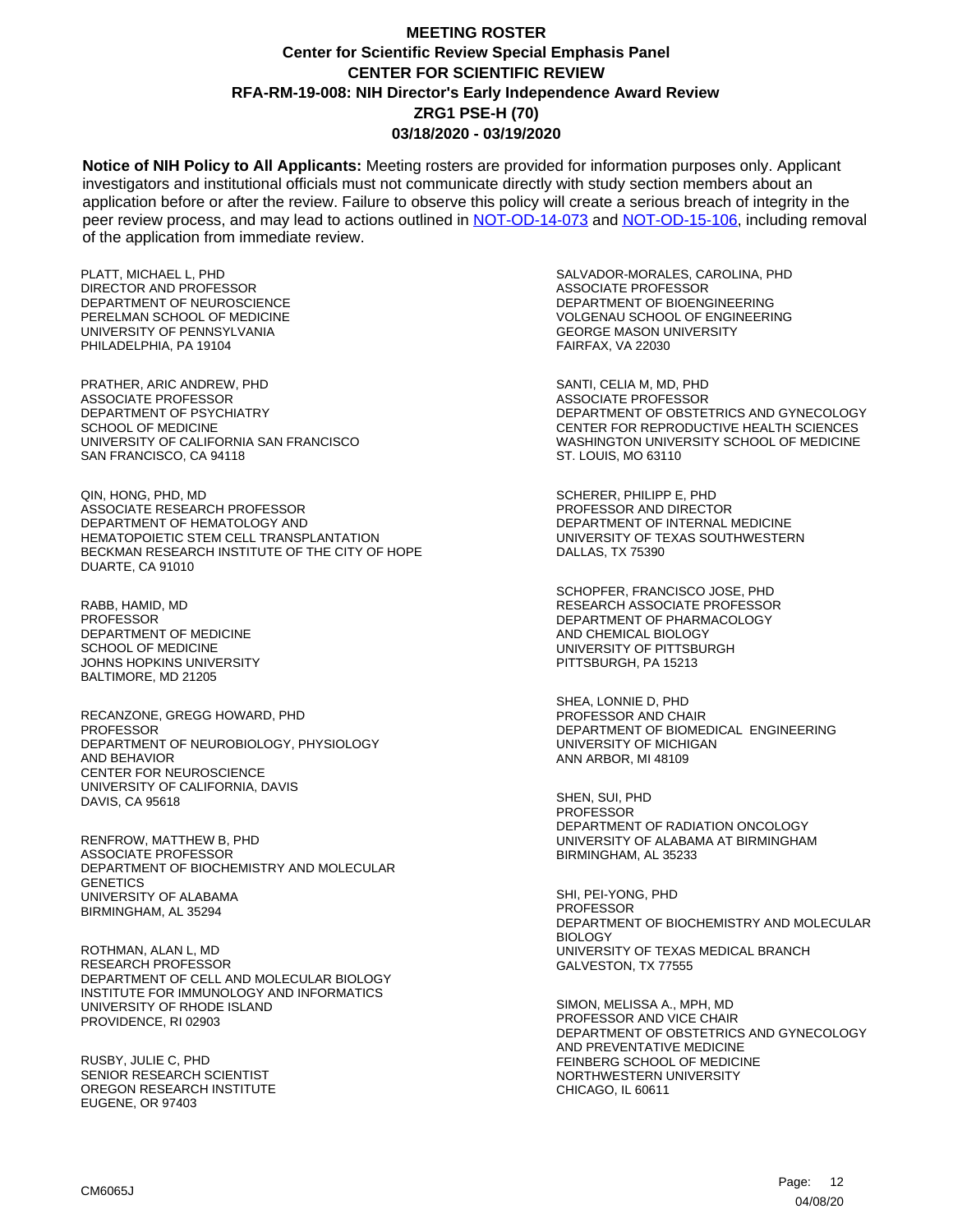**Notice of NIH Policy to All Applicants:** Meeting rosters are provided for information purposes only. Applicant investigators and institutional officials must not communicate directly with study section members about an application before or after the review. Failure to observe this policy will create a serious breach of integrity in the peer review process, and may lead to actions outlined in [NOT-OD-14-073](https://grants.nih.gov/grants/guide/notice-files/NOT-OD-14-073.html) and [NOT-OD-15-106,](https://grants.nih.gov/grants/guide/notice-files/NOT-OD-15-106.html) including removal of the application from immediate review.

SINGH, ANKUR, PHD ASSOCIATE PROFESSOR DEPARTMENT OF MECHANICAL AND BIOMEDICAL ENGINEERING CORNELL UNIVERSITY ITHACA, NY 14850

STACEY, WILLIAM CHARLES, MD, PHD ASSOCIATE PROFESSOR DEPARTMENT OF NEUROLOGY UNIVERSITY OF MICHIGAN ANN ARBOR, MI 48109

STAHL, ANDREAS, PHD **PROFESSOR** DEPARTMENT OF NUTRITIONAL SCIENCES AND TOXICOLOGY UNIVERSITY OF CALIFORNIA, BERKELEY BERKELEY, CA 94720

STANLEY, PAMELA M, PHD **PROFESSOR** DEPARTMENT OF CELL BIOLOGY EINSTEIN CANCER CENTER ALBERT EINSTEIN COLLEGE OF MEDICINE BRONX, NY 10461

STEIN, JOSHUA D, MD ASSOCIATE PROFESSOR DEPARTMENT OF OPHTHALMOLOGY AND VISUAL **SCIENCES** KELLOGG EYE CENTER UNIVERSITY OF MICHIGAN ANN ARBOR, MI 48105

THOMPSON, WESLEY K, PHD ASSOCIATE PROFESSOR IN RESIDENCE DEPARTMENT OF PSYCHIATRY UNIVERSITY OF CALIFORNIA, SAN DIEGO LA JOLLA, CA 92093

TIMMERMAN, JOHN M, MD ASSOCIATE PROFESSOR DIVISION OF HEMATOLOGY AND ONCOLOGY DEPARTMENT OF MEDICINE UNIVERSITY OF CALIFORNIA, LOS ANGELES LOS ANGELES, CA 90095-1678

TOH, DARREN, SCD ASSOCIATE PROFESSOR DEPARTMENT OF POPULATION MEDICINE HARVARD PILGRIM HEALTH CARE INSTITUTE HARVARD MEDICAL SCHOOL BOSTON, MA 02215

TSENG, ELAINE EVELINA, MD **PROFESSOR** DEPARTMENT OF SURGERY UNIVERSITY OF CALIFORNIA SCHOOL OF MEDICINE SAN FRANCISCO, CA 94143

TURK, MARY JO, PHD PROFESSOR DEPARTMENT OF MICROBIOLOGY AND IMMUNOLOGY GEISEL SCHOOL OF MEDICINE` DARTMOUTH COLLEGE LEBANON, NH 03756

VAN LANEN, STEVEN GARY, PHD PROFESSOR DEPARTMENT OF PHARMACEUTICAL SCIENCES COLLEGE OF PHARMACY UNIVERSITY OF KENTUCKY LEXINGTON, KY 40536

VANDEN HOEK, TERRY L., MD PROFESSOR AND HEAD DEPARTMENT OF EMERGENCY MEDICINE UNIVERSITY OF ILLINOIS CHICAGO, IL 60612

VAZIRI, ALIPASHA, PHD ASSOCIATE PROFESSOR LABORATORY OF NEUROTECHNOLOGY AND BIOPHYSICS ROCKEFELLER UNIVERSITY NEW YORK CITY, NY 10065

VIJAY-KUMAR, MATAM, PHD ASSOCIATE PROFESSOR DEPARTMENT OF PHYSIOLOGY AND PHARMACOLOGY THE UNIVERSITY OF TOLEDO TOLDEO, OH 43606

VISCONTI, PABLO E., PHD PROFESSOR DEPARTMENT OF VETERINARY AND ANIMAL SCIENCES UNIVERSITY OF MASSACHUSETTS AMHERST, MA 01003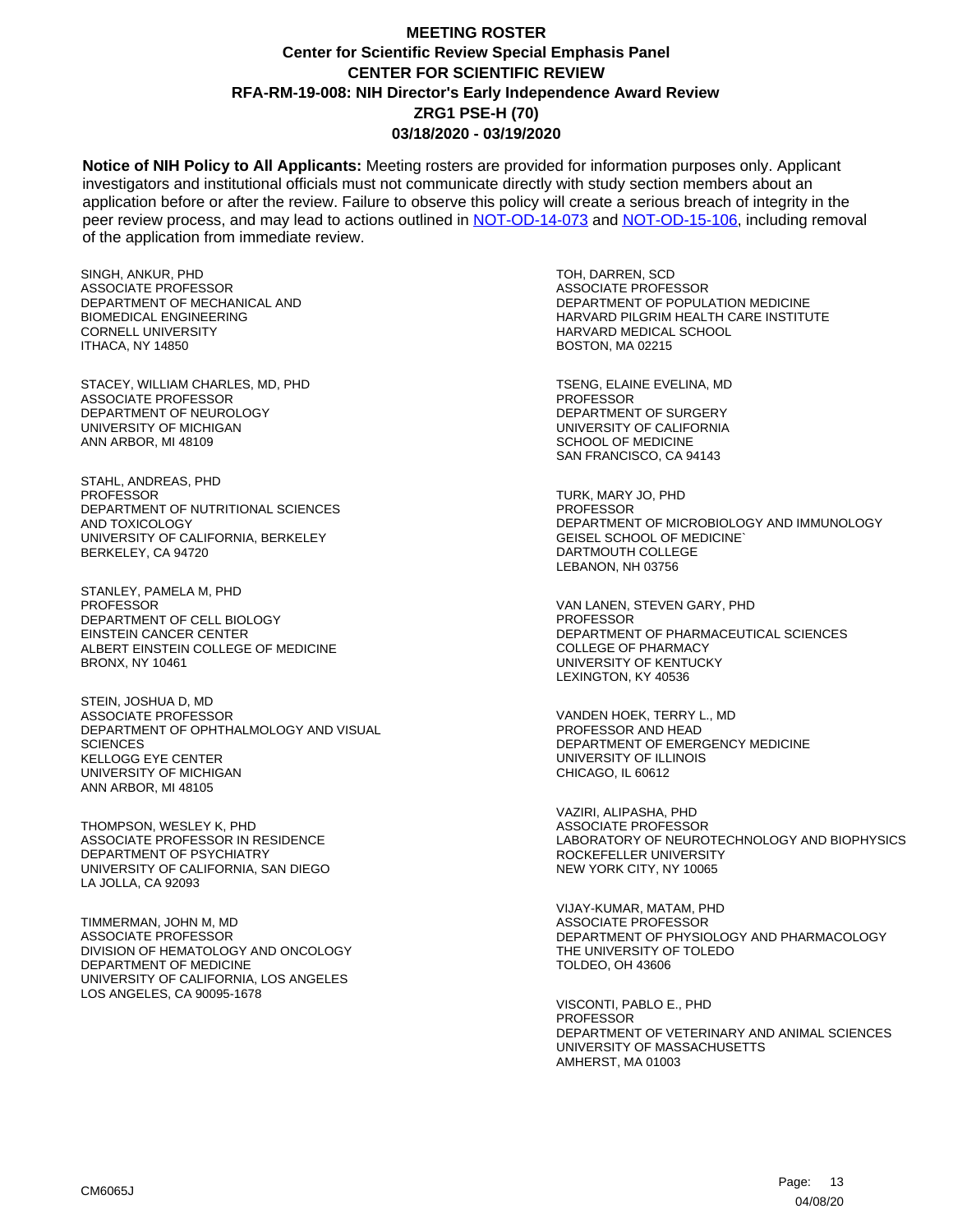**Notice of NIH Policy to All Applicants:** Meeting rosters are provided for information purposes only. Applicant investigators and institutional officials must not communicate directly with study section members about an application before or after the review. Failure to observe this policy will create a serious breach of integrity in the peer review process, and may lead to actions outlined in [NOT-OD-14-073](https://grants.nih.gov/grants/guide/notice-files/NOT-OD-14-073.html) and [NOT-OD-15-106,](https://grants.nih.gov/grants/guide/notice-files/NOT-OD-15-106.html) including removal of the application from immediate review.

WALDRON, LEVI DAVID, PHD ASSOCIATE PROFESSOR DEPARTMENT OF EPIDEMIOLOGY AND BIOSTATISTICS SCHOOL OF PUBLIC HEALTH CITY UNIVERSITY OF NEW YORK NEW YORK, NY 10027

WALLER, LANCE A, PHD **PROFESSOR** DEPARTMENT OF BIOSTATISTICS ROLLINS SCHOOL OF PUBLIC HEALTH EMORY UNIVERSITY ATLANTA, GA 30322

WALSH, CONOR, PHD ASSOCIATE PROFESSOR DEPARTMENT OF ENGINEERING AND APPLIED SCIENCES WYSS INSTITUTE FOR BIOLOGICALLY INSPIRED ENGINEERING HARVARD UNIVERSITY CAMBRIDGE, MA 02138

WANG, LILY, PHD ASSOCIATE PROFESSOR DEPARTMENT OF PUBLIC HEALTH SCIENCES DIVISION OF BIOSTATISTICS UNIVERSITY OF MIAMI MIAMI, FL 33136

WATTERS, JYOTI J, PHD PROFESSOR DEPARTMENT OF COMPARATIVE BIOSCIENCES UNIVERSITY OF WISCONSIN-MADISON MADISON, WI 53706

WEI, PENG, PHD ASSOCIATE PROFESSOR DEPARTMENT OF BIOSTATISTICS THE MD ANDERSON CANCER CENTER UNIVERSITY OF TEXAS HOUSTON, TX 77030

WENZEL, PAMELA LYNN, PHD ASSOCIATE PROFESSOR INSTITUTE OF MOLECULAR MEDICINE UNIVERSITY OF TEXAS HOUSTON, TX 77030

WHITEHEAD, KATHRYN A., PHD ASSOCIATE PROFESSOR DEPARTMENT OF CHEMICAL ENGINEERING CARNEGIE-MELLON UNIVERSITY PITTSBURGH, PA 15213

WILLIAMS, MATTHEW A, PHD ASSOCIATE PROFESSOR DEPARTMENT OF PATHOLOGY UNIVERSITY OF UTAH SALT LAKE CITY, UT 84112

WITTKOPP, PATRICIA, PHD ARTHUR F. THURNAU PROFESSOR DEPARTMENT OF ECOLOGY AND EVOLUTIONARY BIOLOGY UNIVERSITY OF MICHIGAN ANN ARBOR, MI 48109

WONG, GUANG WILLIAM, PHD ASSOCIATE PROFESSOR DEPARTMENT OF PHYSIOLOGY CENTER FOR METABOLISM AND OBESITY RESEARCH JOHNS HOPKINS UNIVERSITY BALTIMORE, MD 21205

YU, XIAOCHUN, MD, PHD PROFESSOR DEPARTMENT OF CANCER GENETICS AND EPIGENETICS BECKMAN RESEARCH INSTITUTE CITY OF HOPE DUARTE, CA 91010

YULL, FIONA E, PHD ASSOCIATE PROFESSOR DEPARTMENT OF CANCER BIOLOGY INGRAM CANCER CENTER VANDERBILT UNIVERSITY NASHVILLE, TN 37232

ZAIA, JOSEPH, PHD **PROFESSOR** DEPARTMENT OF BIOCHEMISTRY CENTER FOR BIOMEDICAL MASS SPECTROMETRY BOSTON UNIVERSITY BOSTON, MA 02118

ZEH, HERBERT J, MD PROFESSOR AND CHAIRMAN HALL AND MARY LUCILE SHANNON DISTINGUISHED CHAIR DEPARTMENT OF SURGERY UNIVERSITY OF TEXAS SOUTHWESTERN MEDICAL CENTER DALLAS, TX 75390

ZHAO, CRYSTAL, PHD ASSOCIATE PROFESSOR TUMOR INITIATION AND MAINTENANCE PROGRAM" SANFORD BURNHAM PREBYS MEDICAL DISCOVERY **INSTITUTE** LA JOLLA, CA 92037